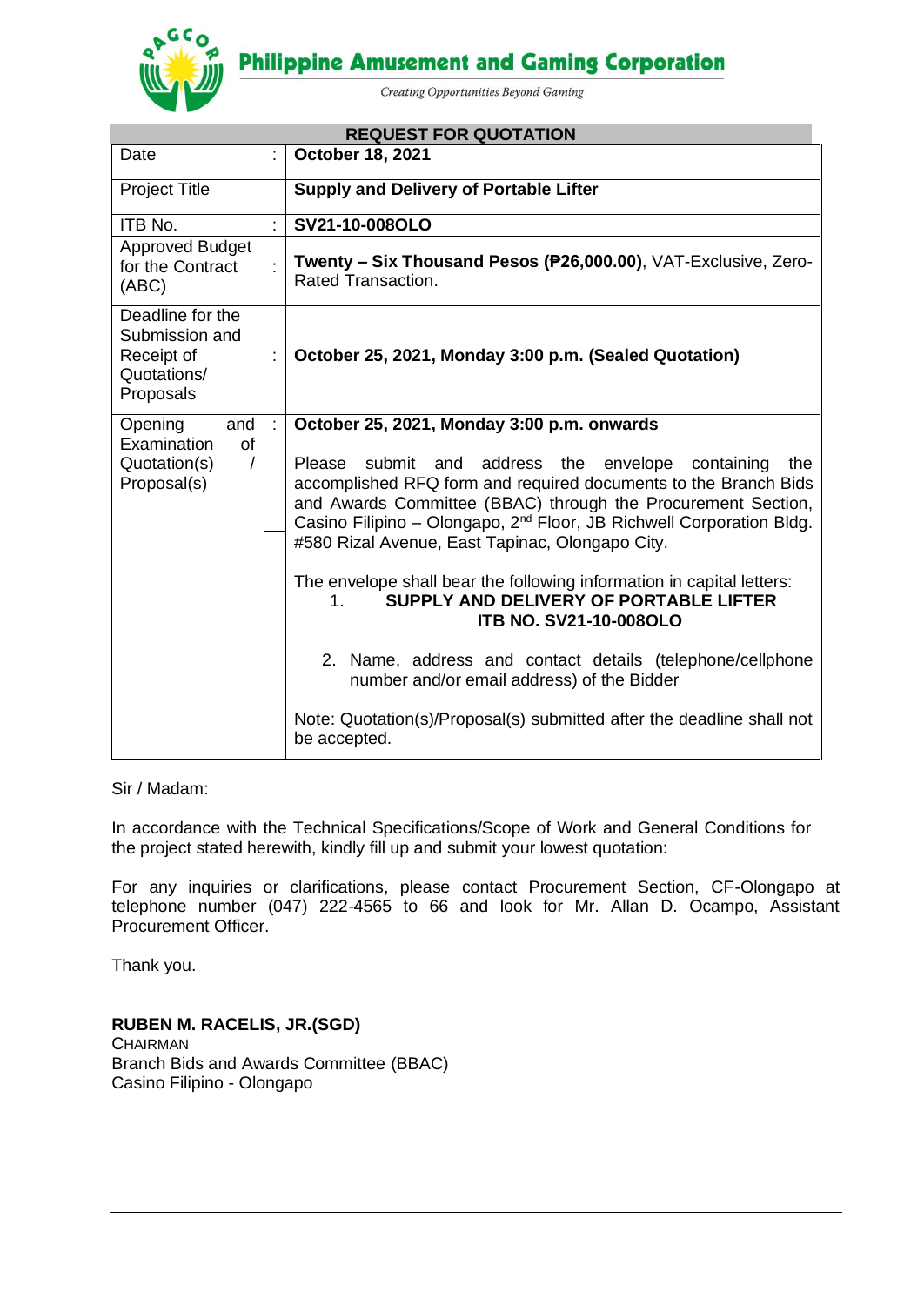## **Dear Mr. Racelis**:

In accordance with your request, the following is our quotation for your requirement:

## **I. TECHNICAL SPECIFICATIONS/ SCOPE OF WORK AND GENERAL CONDITIONS OF THE PROJECT**

|                                                                                                                                          | <b>Description / Scope of Work</b>             |             |                                                                                                                                                                                                                                                  |                                                                                                           | <b>Offered Technical</b><br><b>Proposal</b><br>Please fill up each<br>column with either:<br>"Comply" or "Not<br><b>Comply and</b><br>indicate the<br>"brand" to be<br>offered, if item to<br>be offered is<br>branded. |
|------------------------------------------------------------------------------------------------------------------------------------------|------------------------------------------------|-------------|--------------------------------------------------------------------------------------------------------------------------------------------------------------------------------------------------------------------------------------------------|-----------------------------------------------------------------------------------------------------------|-------------------------------------------------------------------------------------------------------------------------------------------------------------------------------------------------------------------------|
|                                                                                                                                          | <b>QTY</b><br><b>UOM</b><br><b>DESCRIPTION</b> |             |                                                                                                                                                                                                                                                  | <b>STATEMENT OF</b><br><b>COMPLIANCE</b>                                                                  |                                                                                                                                                                                                                         |
| $\mathbf 1$ .                                                                                                                            | 1                                              | <b>UNIT</b> | <b>MACHINE LIFTER (SCISSOR TYPE)</b><br>Specification:<br><b>Table Dimension</b><br>Maximum Height<br>Minimum Height<br>Handle Length<br>Load Capacity<br><b>Wheel Diameter</b><br>Net Weight<br>Packaging Dimension<br>Handle Height off-Ground | 815mm x 500mm x 50mm<br>900mm<br>280mm<br>970mm<br>500 kg<br>125mm<br>85 kg<br>900mmx510mmx310mm<br>970mm |                                                                                                                                                                                                                         |
| <b>DELIVERY SCHEDULE:</b><br>Delivery shall be within fifteen (15) calendar days from the date of<br>receipt of the Purchase Order (PO). |                                                |             |                                                                                                                                                                                                                                                  |                                                                                                           |                                                                                                                                                                                                                         |
| <b>Additional Requirement:</b><br>Warranty:<br>1. In case of factory defect (Replacement of Unit)<br>2. Six (6) months service warranty  |                                                |             |                                                                                                                                                                                                                                                  |                                                                                                           |                                                                                                                                                                                                                         |
|                                                                                                                                          | <b>Place of Delivery:</b>                      |             | #580 Rizal Avenue, East Tapinac, Olongapo City                                                                                                                                                                                                   | Casino Filipino - Olongapo 2 <sup>nd</sup> Floor JB Richwell Corporation Bldg.,                           |                                                                                                                                                                                                                         |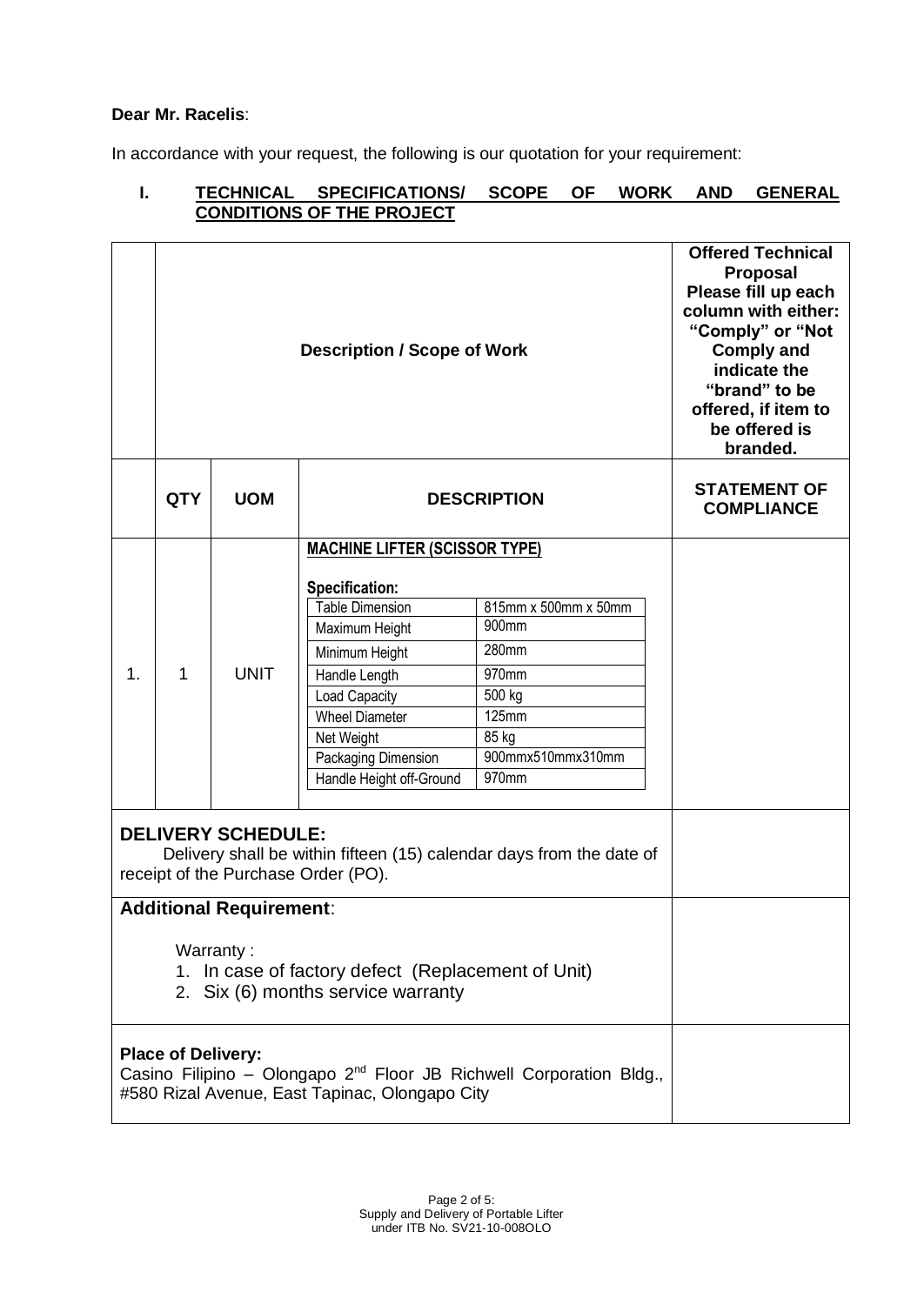# **II. FINANCIAL QUOTATION:**

| Qty                                                                     | <b>Unit</b>  | <b>Description</b>                    | <b>Unit Cost</b> | <b>Total Cost</b><br>(VAT-Exclusive, Zero-<br><b>Rated Transaction)</b> |
|-------------------------------------------------------------------------|--------------|---------------------------------------|------------------|-------------------------------------------------------------------------|
| 1                                                                       | $\mathbf{1}$ | <b>Portable Lifter (Scissor Type)</b> | <b>PhP</b>       | <b>PhP</b>                                                              |
| <b>GRAND TOTAL COST</b><br><b>VAT Exclusive, Zero-Rated Transaction</b> |              |                                       |                  | (Note: Please state amount in words and in<br>figures)                  |

### **NOTES:**

- 1. The quotations (unit and total prices) shall be rounded off up to two (2) decimal places.
- 2. Quotations must be gross of all applicable taxes and VAT-exclusive, zero-rated transactions.

**VALIDITY OF OFFER:** Ninety (90) calendar days from the date of opening of quotations

**PAYMENT SCHEDULE:** Payment shall be made upon issuance of the Certificate of Acceptance.

### **Additional Requirements:**

Bidders have the option to submit the following documents, together with the quotation, on the deadline for the Submission and Receipt of Quotations/Proposal or at the latest within three (3) calendar days from the determination of the bidder having the Lowest / Single Calculated Quotation and receipt of the BAC notice relative thereto:

1. BIR Certificate of Registration for individuals (*If applicable)*;

## **OR;**

a. Registration Certificate from the Department of Trade and Industry (DTI) for sole proprietors, Registration Certificate from the Securities and Exchange Commission (SEC) for corporations, partnerships or joint ventures or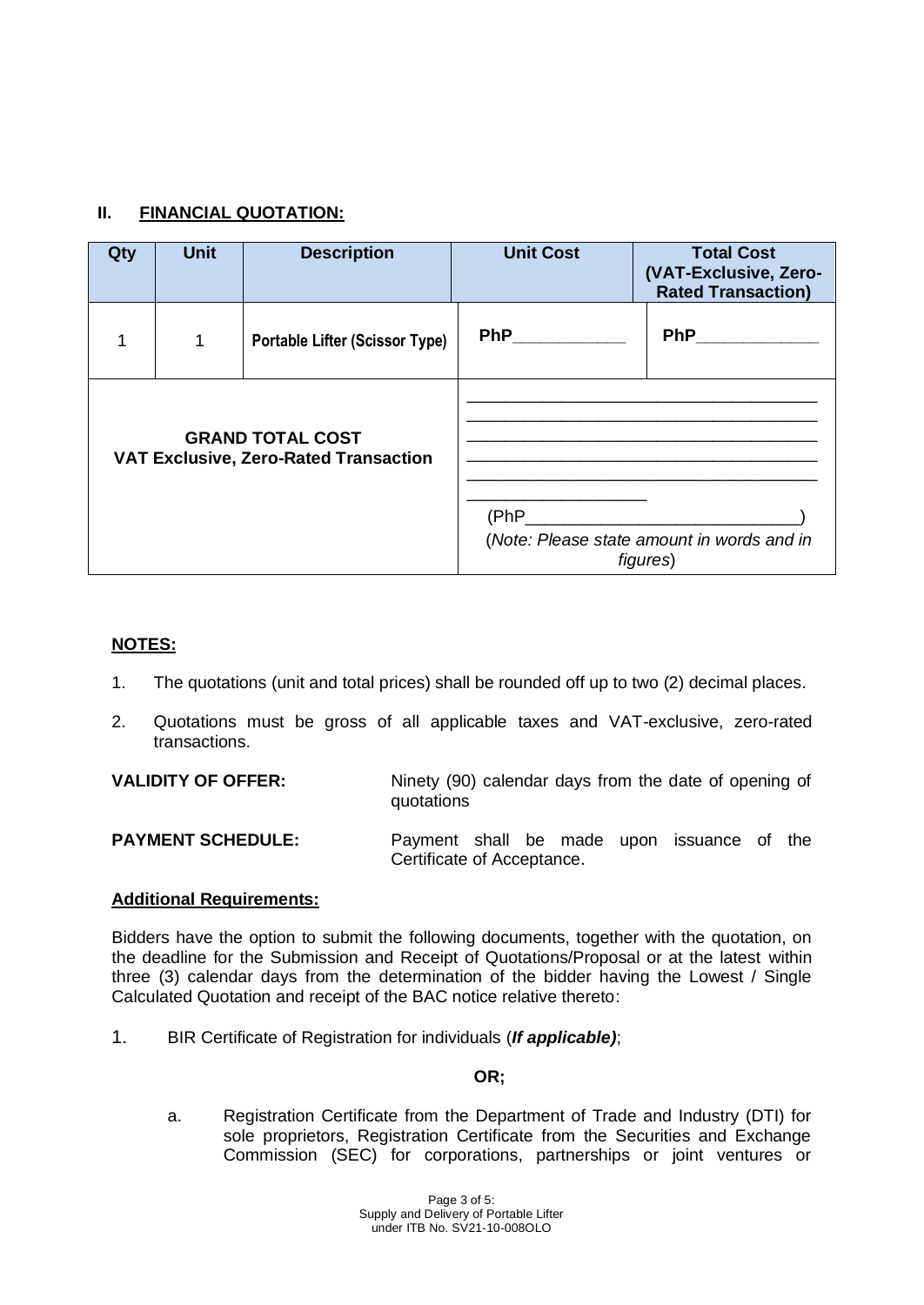Registration Certificate from the Cooperative Development Authority (CDA), and

- b. Valid Mayor's Permit issued by the city or municipality where the principal place of business of the bidder is located or Official Receipt as proof of payment for renewal.
- 2. Philippine Government Electronic Procurement System (PhilGEPS) Platinum Certificate of Registration and Membership; **OR;**

PhilGEPS Registration Number:

3. The Omnibus Sworn Statement shall be supported by an attached document showing proof of authorization, e.g., duly notarized Secretary's Certificate issued by the corporation or the members of the joint venture or a Special Power of Attorney (SPA) in case of sole proprietorships for situations where the signatory is not the sole proprietor/owner.

## **NOTES:**

- 1. Bidders shall submit their quotations through their duly authorized representatives using this form only. This form must be completed without any alterations to their format and no substitute form shall be accepted. All parameters shall be filled in with the correct and accurate information as required.
- 2. Quotation(s)/Proposal(s) submitted exceeding the Approved Budget for the Contract shall be rejected.
- 3. The prices quoted are to be paid in Philippine Currency.
- 4. All prices quoted are **INCLUSIVE** of all applicable duties, government permits, fees, and other charges relative to the acquisition and delivery of items to PAGCOR, but **VAT-Exclusive, Zero-Rated Transaction**.
- 5. For the purpose of standardization of quotations/proposals, this RFQ Form will prevail over all kinds and forms of quotation. In case of price discrepancy over the amounts in words and in figures, the amount in words will prevail.
- 6. Any interlineations, erasures or overwriting shall be valid only if they are signed or initiated by you or any of your duly authorized representative/s.
- 7. PAGCOR shall have the right to inspect and/or to test the goods to confirm their conformity to the technical specifications.
- 8. Award of contract shall be made in favor of the supplier or contractor having the Single or Lowest Calculated Responsive Quotation (for goods and infrastructure projects) or a consultant with the Single or Highest Rated Responsive Proposal, which complies with the minimum technical specifications and other terms and conditions stated herein.
- 9. The supplier/contractor/consultant agrees to pay a penalty of one-tenth of one percent (1/10 of 1%) of the corresponding contract price for each day of delay, including non-working days (i.e. Saturday and Sunday), legal holidays or special nonworking holidays. PAGCOR shall rescind the contract once the cumulative amount of